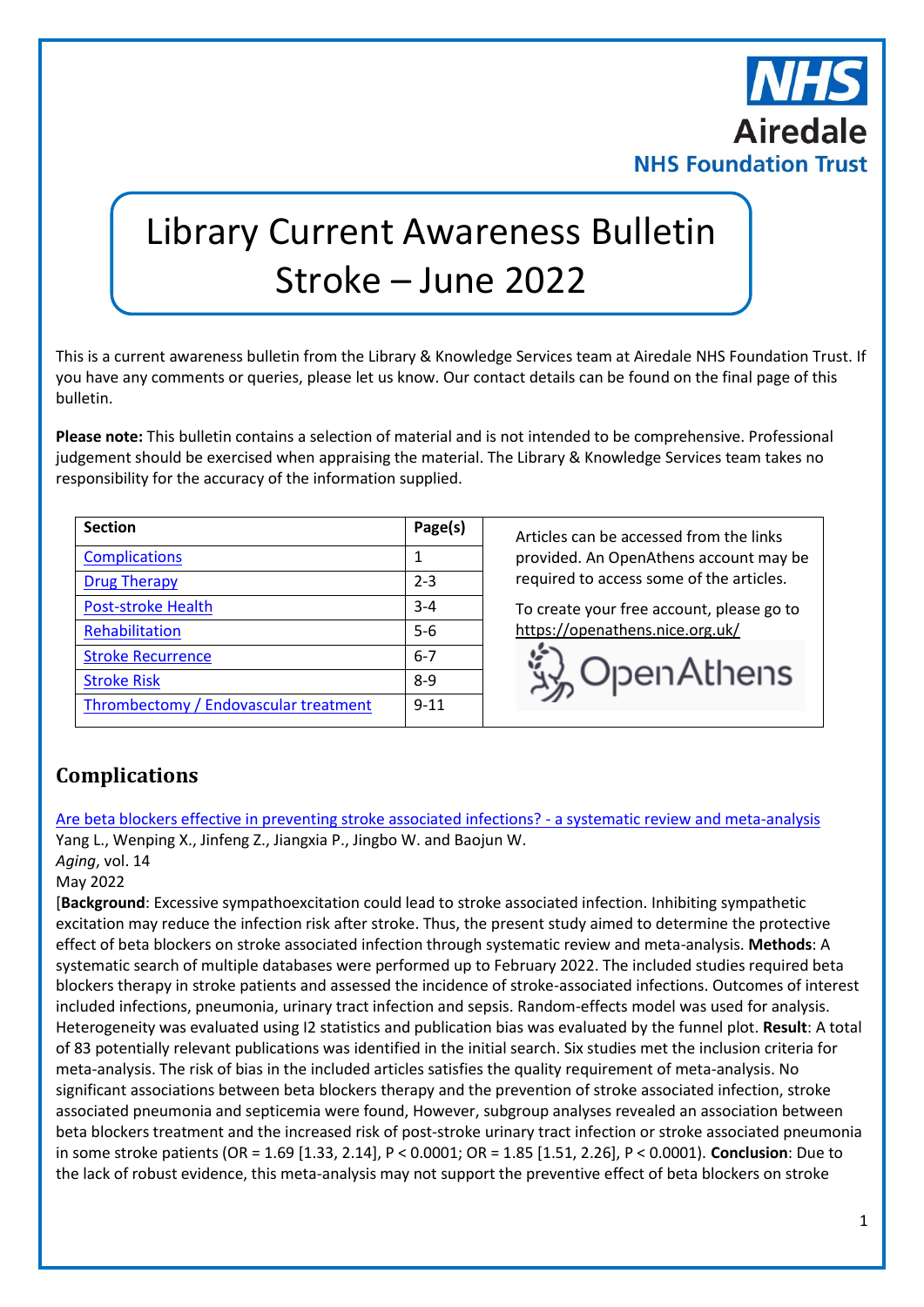associated infection. But beta blockers treatment may be associated with development of post-stroke urinary tract infection and stroke associated pneumonia in some stroke patients.]

## <span id="page-1-0"></span>**Drug Therapy**

[P2Y12 receptor inhibitor plus aspirin versus aspirin treated within 24 hours of acute noncardioembolic ischemic](https://libkey.io/libraries/2554/10.1016/j.jfma.2021.08.006)  [stroke or TIA: Meta-analysis.](https://libkey.io/libraries/2554/10.1016/j.jfma.2021.08.006)

Huang W.Y., Ovbiagele B. and Lee M.

*Journal of the Formosan Medical Association*, vol. 121(6) pp. 1053-1061

June 2022

[**Background/purpose**: Antiplatelet therapy is the cornerstone for acute ischemic stroke or transient ischemic attack (TIA). The purpose of this study was to conduct a meta-analysis to assess the efficacy and safety of P2Y12 receptor inhibitor plus aspirin versus aspirin alone treated within 24 h after acute noncardioembolic ischemic stroke or TIA. **Methods**: We search Pubmed, EMBASE, CENTRAL and clinicaltrials.gov from January 1966 to January 2021. We included randomized trials which compared P2Y12 receptor inhibitor plus aspirin versus aspirin alone. Relative risk (RR) with 95% confidence (CI) was used as a measure of P2Y12 receptor inhibitor plus aspirin versus aspirin. The primary efficacy endpoint was recurrent stroke and the primary safety endpoint was severe bleeding. **Results**: The search identified 5 randomized trials comparing P2Y12 receptor inhibitor plus aspirin and aspirin with 21,808 individuals enrolled. Pooled results from these trials showed that P2Y12 receptor inhibitor plus aspirin compared with aspirin was associated with a lower risk of recurrent stroke (RR 0.75, 95% CI 0.68 to 0.83). Ticagrelor plus aspirin compared with aspirin was associated with increased risk of severe bleeding (RR 3.98, 95% CI 1.74 to 9.10) and intracranial hemorrhage (RR 3.32, 95% CI 1.33 to 8.25), whereas clopidogrel plus aspirin vs. aspirin had similar hemorrhagic risk. **Conclusion**: P2Y12 receptor inhibitor plus aspirin vs aspirin given within 24 h after acute noncardioembolic ischemic stroke or TIA reduces the risk of subsequent stroke. However, the risk of severe bleeding, including intracranial hemorrhage, was higher with ticagrelor plus aspirin vs aspirin.]

[The efficacy and safety of fingolimod plus standardized treatment versus standardized treatment alone for acute](https://pubmed.ncbi.nlm.nih.gov/35585652/)  [ischemic stroke: A systematic review and meta-analysis](https://pubmed.ncbi.nlm.nih.gov/35585652/)

Bai P., Zhu R., Wang P., Jiang F., Zhen J., Yao Y., Zhao C., Liang Z., Wang M., Liu B., Li M., Li N. and Yuan J. *Pharmacology Research & Perspectives*, vol. 10(3)

June 2022

[Acute ischemic stroke (AIS) is the most common type of stroke. Fingolimod is a sphingosine analog that acts on sphingosine-1-phosphate receptors (S1PR). Recently, the safety and efficacy of fingolimod in both patients with intracerebral hemorrhage and patients with AIS have been investigated in proof-of-concept trials. In this review, we performed a meta-analysis to evaluate the efficacy and safety of fingolimod for AIS. This study was conducted according to the PRISMA (Preferred Reporting Items for Systemic review and Meta-Analysis) statement. We searched for publications on the PubMed, Embase, Cochrane Central Register of Controlled Trials, Clinical trials, CNKI, Wanfang Data, VIP, CBM up to August 2021. We compiled five studies; a main meta-analysis forest plots were conducted for the values of the proportion of patients whose modified Rankin scale (MRS) score was 0-1 at day 90. There were heterogeneities in each study; the method of sensitivity analysis was performed. A sensitivity analysis was performed with a mean difference (MD) of the efficacy of fingolimod plus standardized treatment versus standardized treatment alone. Random effect model is used for meta-analysis regardless of the I2 index. The analysis was carried out for categorical variables using the risk ratio (RR), LogRR, and its 95% CI. The methodological quality of each randomized controlled trial (RCTs) was assessed according to the Cochrane Collaboration tool to assess the risk of bias (ROB). A meta-analysis of five studies with 228 participants was conducted. The risk ratio of patients whose MRS score was 0-1 at day 90 between fingolimod plus standardized treatment and standardized treatment alone was 2.59 (95%CI, 1.48-4.56). The Fingolimod plus standard treatment group decreased infarct growth and improved clinical function than the standard treatment.]

[Time to benefit for stroke reduction after blood pressure treatment in older adults: A meta-analysis](https://libkey.io/libraries/2554/10.1111/jgs.17684)

Ho V.S., Cenzer I.S., Nguyen B.T., and Lee S.J. *Journal of the American Geriatrics Society*, vol. 70(5), pp. 1558-1568 May 2022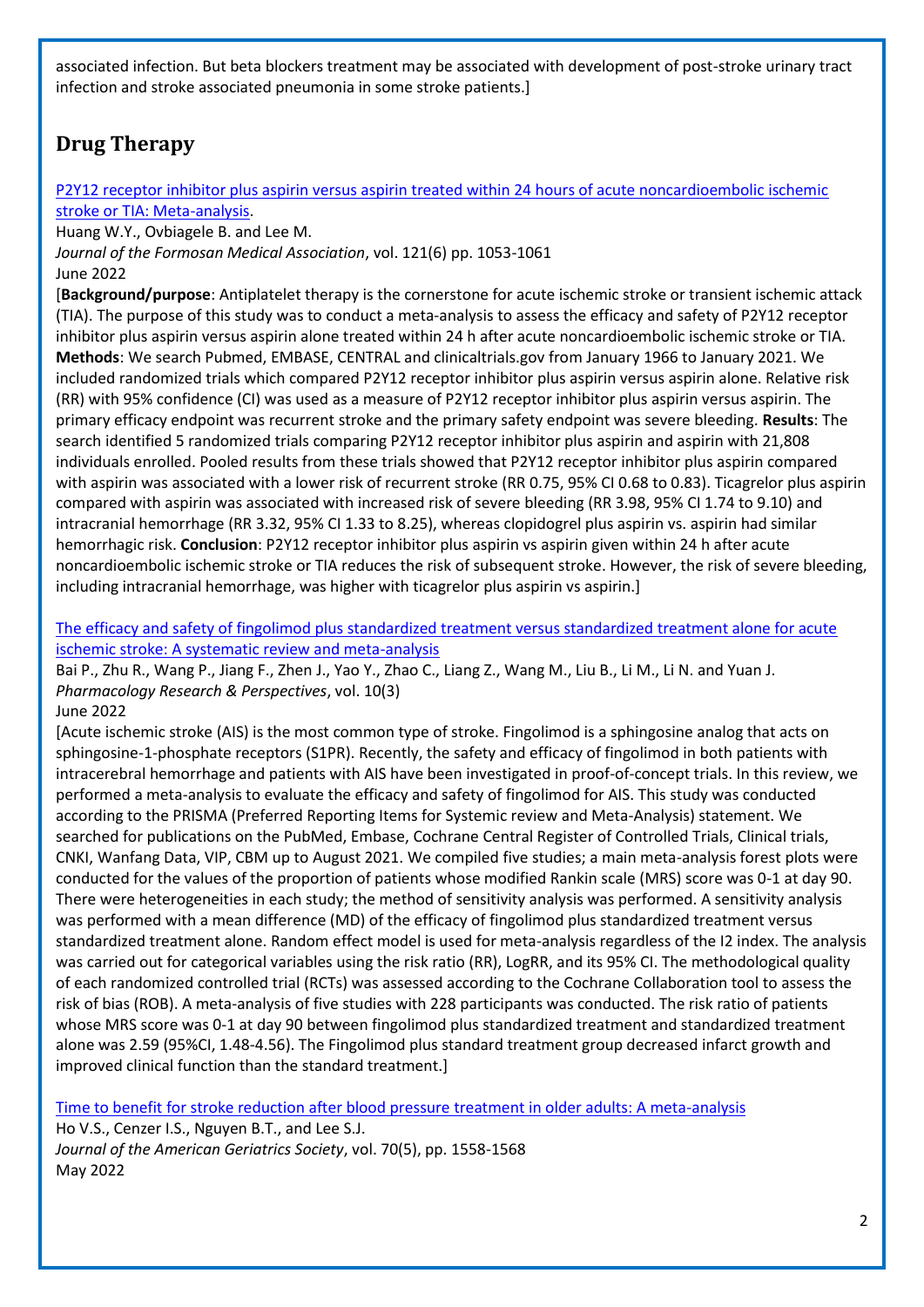[**Background**: Hypertension treatment in older adults can decrease mortality, cardiovascular events, including heart failure, cognitive impairment, and stroke risk, but may also lead to harms such as syncope and falls. Guidelines recommend targeting preventive interventions with immediate harms and delayed benefits to patients whose life expectancy exceeds the intervention's time to benefit (TTB). Our objective was to estimate a meta-analyzed TTB for stroke prevention after initiation of more intensive hypertension treatment in adults aged ≥65 years. **Methods**: Studies were identified from two Cochrane systematic reviews and a search of MEDLINE and Google Scholar for subsequent publications until August 31, 2021. We abstracted data from randomized controlled trials comparing standard (untreated, placebo, or less intensive treatment) to more intensive treatment groups in older adults (mean age ≥ 65 years). We fit Weibull survival curves and used a random-effects model to estimate the pooled annual absolute risk reduction (ARR) between control and intervention groups. We applied Markov chain Monte Carlo methods to determine the time to ARR thresholds (0.002, 0.005, and 0.01) for a first stroke. **Results**: Nine trials (n = 38,779) were identified. The mean age ranged from 66 to 84 years and study follow-up times ranged from 2.0 to 5.8 years. We determined that 1.7 (95%CI: 1.0-2.9) years were required to prevent 1 stroke for 200 persons (ARR = 0.005) receiving more intensive hypertensive treatment. Heterogeneity was found across studies, with those focusing on tighter systolic blood pressure control (SBP < 150 mmHg) showing longer TTB. For example, in the SPRINT study (baseline SBP = 140 mmHg, achieved SBP = 121 mmHg), the TTB to avoid 1 stroke for 200 patients treated was 5.9 years (95%CI: 2.2-13.0). **Conclusions**: More intensive hypertension treatment in 200 older adults prevents 1 stroke after 1.7 years. Given the heterogeneity across studies, the TTB estimates from individual studies may be more relevant for clinical decision-making than our summary estimate.]

## <span id="page-2-0"></span>**Post-stroke Health**

#### [Effect of Heart Rate on 1-Year Outcome for Patients With Acute Ischemic Stroke](https://libkey.io/libraries/2554/10.1161/JAHA.122.025861)

Lee K.J., Kim B.J., Han M.K., Kim J.T., Choi K.H., Shin D.I., Cha J.K., Kim D.H., Kim D.E., Ryu W.S., Park J.M., Kang K. et al *Journal of the American Heart Association*, vol. 11(10)

May 2022

[**Background**: Previous literature about the effect of heart rate on poststroke outcomes is limited. We attempted to elucidate (1) whether heart rate during the acute period of ischemic stroke predicts subsequent major clinical events, (2) which heart rate parameter is best for prediction, and (3) what is the estimated heart rate cutoff point for the primary outcome. **Methods and Results**: Eight thousand thirty-one patients with acute ischemic stroke who were hospitalized within 48 hours of onset were analyzed retrospectively. Heart rates between the 4th and 7th day after onset were collected and heart rate parameters including mean, time-weighted average, maximum, and minimum heart rate were evaluated. The primary outcome was the composite of recurrent stroke, myocardial infarction, and mortality up to 1 year after stroke onset. All heart rate parameters were associated with the primary outcome (P 's<0.001). Maximum heart rate had the highest predictive power. The estimated cutoff point for the primary outcome was 81 beats per minute for mean heart rate and 100 beats per minute for maximum heart rate. Patients with heart rates above these cutoff points had a higher risk of the primary outcome (adjusted hazard ratio, 1.80 [95% CI, 1.57-2.06] for maximum heart rate and 1.65 [95% CI, 1.45-1.89] for mean heart rate). The associations were replicated in a separate validation dataset (N=10 000). **Conclusions**: These findings suggest that heart rate during the acute period of ischemic stroke is a predictor of major clinical events, and optimal heart rate control might be a target for preventing subsequent cardiovascular events.]

#### [Impact of drug treatment and drug interactions in post-stroke epilepsy](https://libkey.io/libraries/2554/10.1016/j.pharmthera.2021.108030)

Zhao L., Li J., Kälviäinen R., Jolkkonen J., and Zhao C.

#### May 2022

[Stroke is a huge burden on our society and this is expected to grow in the future due to the aging population and the associated co-morbidities. The improvement of acute stroke care has increased the survival rate of stroke patients, and many patients are left with permanent disability, which makes stroke the main cause of adult disability. Unfortunately, many patients face other severe complications such as post-stroke seizures and epilepsy. Acute seizures (ASS) occur within 1 week after the stroke while later occurring unprovoked seizures are diagnosed as poststroke epilepsy (PSE). Both are associated with a poor prognosis of a functional recovery. The underlying neurobiological mechanisms are complex and poorly understood. There are no universal guidelines on the management of PSE. There is increasing evidence for several risk factors for ASS/PSE, however, the impacts of

*Pharmacology & Therapeutics*, vol. 233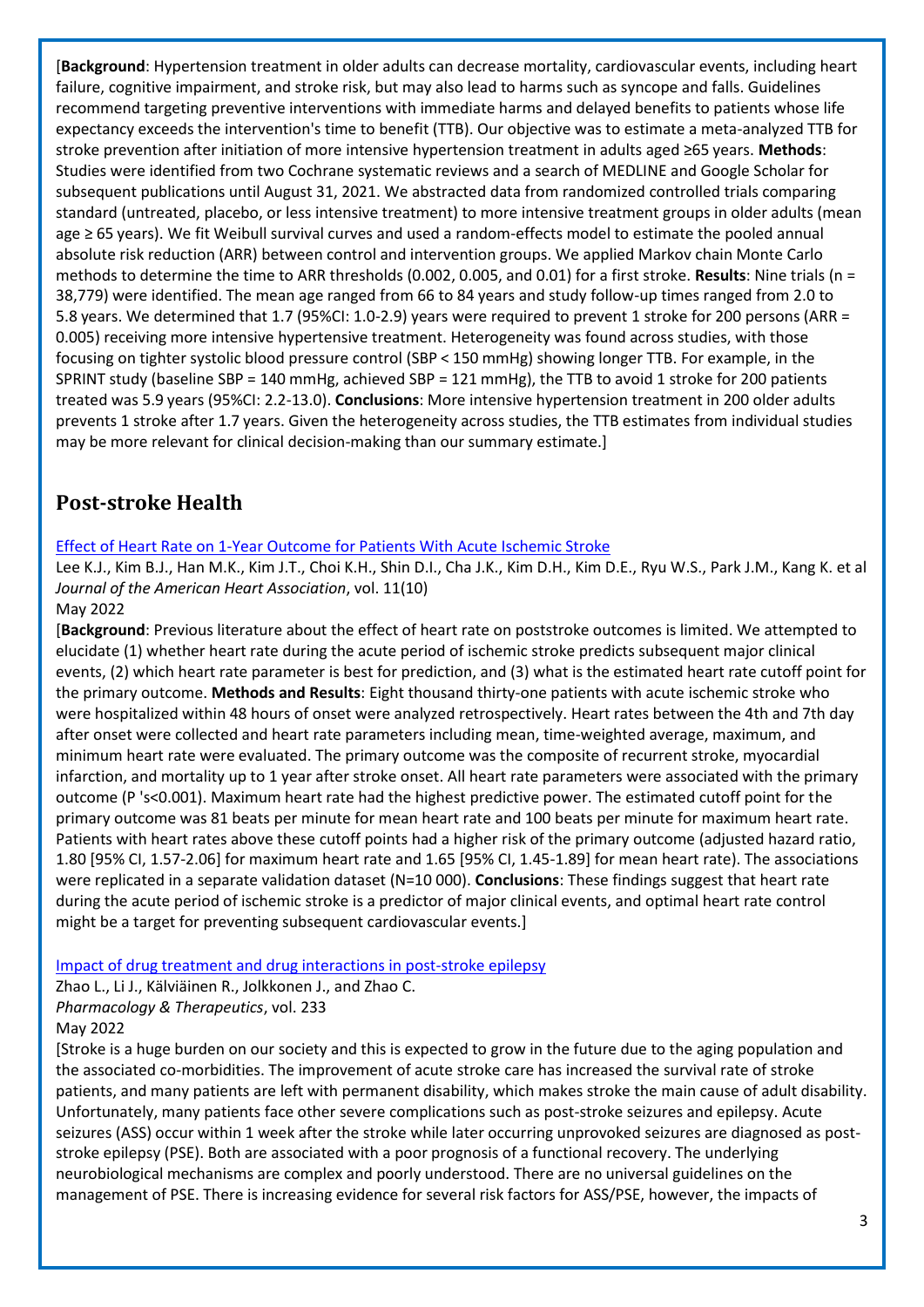recanalization, drugs used for secondary prevention of stroke, treatment of stroke co-morbidities and antiseizure medication are currently poorly understood. This review focuses on the common medications that stroke patients are prescribed and potential drug interactions possibly complicating the management of ASS/PSE.]

#### [MORe PREcISE: a multicentre prospective study of patient reported outcome measures in stroke morbidity: a cross](https://libkey.io/libraries/2554/10.1186/s12883-022-02634-0)  [sectional study.](https://libkey.io/libraries/2554/10.1186/s12883-022-02634-0)

Corrigan A.E., Carter B., Smith A., Pennington A., and Hewitt J. *BMC Neurology*, vol. 22(1)

[**Background and Purpose**: The use of patient reported outcomes measures (PROMs) may offer utility that are important for stroke survivors. This study assessed the PROMIS-10, which contains Mental health (MH) and Physical Health (PH) domains, with an additional five stroke specific questions. The aim of this study was to evaluate the association between the MH and PH measures following a stroke and pre-existing health conditions. **Methods**: A multicentre prospective cohort study at 19 hospital sites across England and Wales during 2019 was conducted. The association between each PROMIS-10 domain and demographic and health conditions were calculated using a multilevel multivariable linear and present the adjusted mean difference (aMD). **Results**: The study enrolled 549 stroke survivors within 14 days of the index event, 232 were women (42.3%) and with a mean age of 72.7 years (SD = 12.9, range 25 to 97). The MH domain was scored as poor in 3.9% of participants, and very good or excellent in almost a half (48.4%). In contrast the PH domain was scored as poor in 39.9%, compared to very good or excellent in 8.5%. The MH domain was associated with pre-existing diabetes (aMD = - 2.01; 95%CI -3.91, - 0.12; p = 0.04), previous stroke (aMD = - 3.62; 95%CI -5.86, - 1.39; p = 0.001), age (aMD = 0.07; 95%CI: 0.01, 0.14; p = 0.037), and female sex (aMD = 1.91; 95%CI 0.28, 3.54; p = 0.022). The PH domain was found to be associated with sex (female) (aMD = 2.09; 95%CI 0.54, 3.65; p = 0.008) and previous stroke (aMD = - 3.05; 95%CI -5.17, - 0.93; p = 0.005). **Conclusions**: Almost half of stroke survivors reported poor PH using a PROM with less reporting poor MH. age, and sex were associated with both MH and PH domains, and additionally pre-existing diabetes and stroke were associated with poorer MH. Clinical management offers an opportunity to investigate and intervene to prevent long term poorer health in stroke survivors.]

[Prevalence of dysphagia and risk of pneumonia and mortality in acute stroke patients: a meta-analysis.](https://libkey.io/libraries/2554/10.1186/s12877-022-02960-5) Banda K.J., Chu H., Kang X.L., Liu D., Pien L.C., Jen H.J., Hsiao S.S. and Chou K.R. *BMC Geriatrics*, vol. 22 (1)

#### May 2022

[**Background**: Post-stroke dysphagia (PSD) has been associated with high risk of aspiration pneumonia and mortality. However, limited evidence on pooled prevalence of post-stroke dysphagia and influence of individual, disease and methodological factors reveals knowledge gap. Therefore, to extend previous evidence from systematic reviews, we performed the first meta-analysis to examine the pooled prevalence, risk of pneumonia and mortality and influence of prognostic factors for PSD in acute stroke. **Methods**: Our search was conducted in CINAHL, Cochrane Library, EMBASE, Ovid-Medline, PubMed, and Web of Science an initial search in October 2020 and a follow-up search in May 2021. Data synthesis was conducted using the Freeman-Tukey double-arcsine transformation model for the pooled prevalence rate and the DerSimonian-Lard random-effects model for prognostic factors and outcomes of PSD. **Results**: The pooled prevalence of PSD was 42% in 42 studies with 26,366 participants. PSD was associated with higher pooled odds ratio (OR) for risk of pneumonia 4.08 (95% CI, 2.13-7.79) and mortality 4.07 (95% CI, 2.17-7.63). Haemorrhagic stroke 1.52 (95% CI, 1.13-2.07), previous stroke 1.40 (95% CI, 1.18-1.67), severe stroke 1.38 (95% CI, 1.17-1.61), females 1.25 (95% CI, 1.09-1.43), and diabetes mellitus 1.24 (95% CI, 1.02-1.51) were associated with higher risk of PSD. Males 0.82 (95% CI, 0.70-0.95) and ischaemic stroke 0.54 (95% CI, 0.46-0.65) were associated with lower risk of PSD. Haemorrhagic stroke, use of instrumental assessment method, and high quality studies demonstrated to have higher prevalence of PSD in the moderator analysis. **Conclusions**: Assessment of PSD in acute stroke with standardized valid and reliable instruments should take into account stroke type, previous stroke, severe stroke, diabetes mellitus and gender to aid in prevention and management of pneumonia and thereby, reduce the mortality rate.]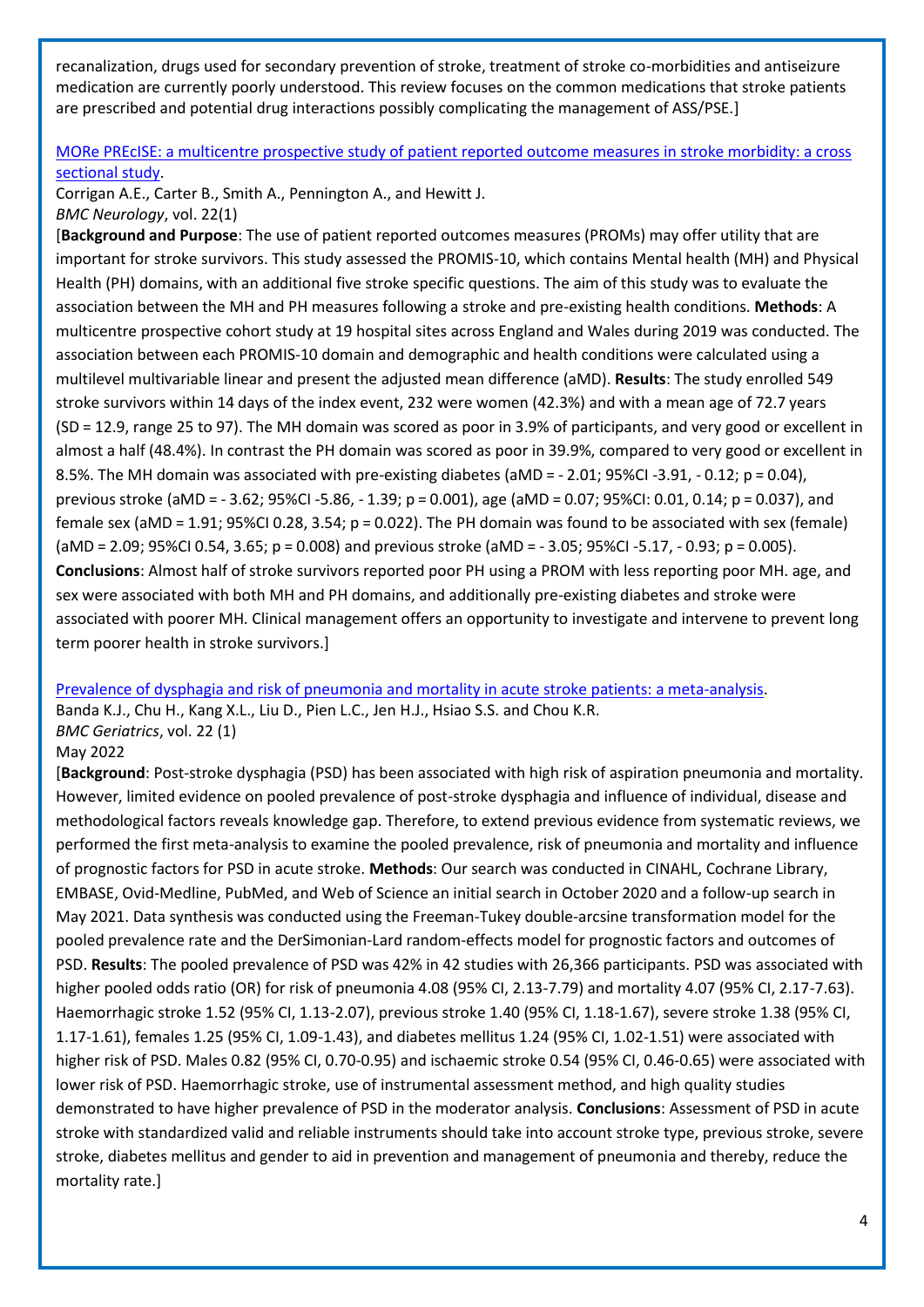## <span id="page-4-0"></span>**Rehabilitation**

### [Audio-visual stimulation for visual compensatory functions in stroke survivors with visual field defect: a systematic](https://libkey.io/libraries/2554/10.1007/s10072-022-05926-y)  [review](https://libkey.io/libraries/2554/10.1007/s10072-022-05926-y)

Alwashmi K., Meyer G., and Rowe F.J. *Neurological Sciences*, vol. 43(4) pp.2299-2321 April 2022

[**Background**: Hemianopia is a complete or partial blindness in the visual fields of both eyes, commonly caused by cerebral infarction. It has been hypothesized that systematic audio-visual (AV) stimulation of the blind hemifield can improve accuracy and search times, probably due to the stimulation of bimodal representations in the superior colliculus (SC), an important multisensory structure involved in both the initiation and execution of saccades. **Methods**: A narrative synthesis of the findings is presented to highlight how AV rehabilitation impacts on patients with hemianopia including visual oculomotor function, functional ability in activities of daily living, hemianopic dyslexia, visual scanning and searching tasks, maintaining of functional ability post training and the effect on brain multisensory integration by using neuroimaging. **Results**: Sixteen studies were included (fourteen articles (188 participants) and two literature reviews). Results were grouped into AV training of hemianopia in adults and in children and then further grouped according to the AV task type: tasks measuring the training effects by comparing visual stimulation training to audio-visual training, localization abilities in homonymous hemianopia (HH) and AV integration in patients with HH. **Conclusion**: Systematic AV training may improve the processing of visual information by recruiting subcortical pathways, and because most of the patients with visual cortex damage have an intact SC, it might be useful to use the bimodal AV training to activate retinotectal functions. Nevertheless, the underlying mechanisms supporting the reported positive effects are not currently understood. Systematic functional and/or structural imaging studies may help in understanding the underlying mechanism and inform the design of optimal training paradigms.]

#### [Effect of novel training to normalize altered finger force direction post-stroke: study protocol for a double-blind](https://libkey.io/libraries/2554/10.1186/s13063-022-06224-w)  [randomized controlled trial](https://libkey.io/libraries/2554/10.1186/s13063-022-06224-w)

Seo N.J., Kamper D.G., Ramakrishnan V., Harvey J.B., Finetto C., Schranz C., Scronce G., Coupland K., Howard K. et al *Trials*, vol. 23(1)

#### April 2022

[**Background**: Functional task performance requires proper control of both movement and force generation in threedimensional space, especially for the hand. Control of force in three dimensions, however, is not explicitly treated in current physical rehabilitation. To address this gap in treatment, we have developed a tool to provide visual feedback on three-dimensional finger force. Our objective is to examine the effectiveness of training with this tool to restore hand function in stroke survivors. **Methods**: Double-blind randomized controlled trial. All participants undergo 18 1-h training sessions to practice generating volitional finger force of various target directions and magnitudes. The experimental group receives feedback on both force direction and magnitude, while the control group receives feedback on force magnitude only. The primary outcome is hand function as measured by the Action Research Arm Test. Other outcomes include the Box and Block Test, Stroke Impact Scale, ability to direct finger force, muscle activation pattern, and qualitative interviews. **Discussion**: The protocol for this clinical trial is described in detail. The results of this study will reveal whether explicit training of finger force direction in stroke survivors leads to improved motor control of the hand. This study will also improve the understanding of neuromuscular mechanisms underlying the recovery of hand function.]

#### [Effect of vagus nerve stimulation paired with rehabilitation for upper limb function improvement after stroke: a](https://journals.lww.com/intjrehabilres/Fulltext/2022/06000/Effect_of_vagus_nerve_stimulation_paired_with.1.aspx)  [systematic review and meta-analysis of randomized controlled trials](https://journals.lww.com/intjrehabilres/Fulltext/2022/06000/Effect_of_vagus_nerve_stimulation_paired_with.1.aspx)

Zhao K., Yang J., Huang J., Zhao Z. and Qu Y.

*International Journal of Rehabilitation Research*, vol. 45(2) pp.99-108. June 2022

[Vagus nerve stimulation (VNS) could potentially facilitate arm function recovery after stroke. The aim of this review was to evaluate the effect of VNS paired with rehabilitation on upper limb function recovery after stroke. We considered randomized controlled trials (RCTs) that used VNS paired with rehabilitation for the improvement of upper limb function after stroke and were published in English. Eligible RCTs were identified by searching electronic databases, including MEDLINE, Web of Science, Embase, CENTRAL and PEDro, from their inception until June 2021. Quality of included studies was assessed using PEDro score and Cochrane's risk of bias assessment. A meta-analysis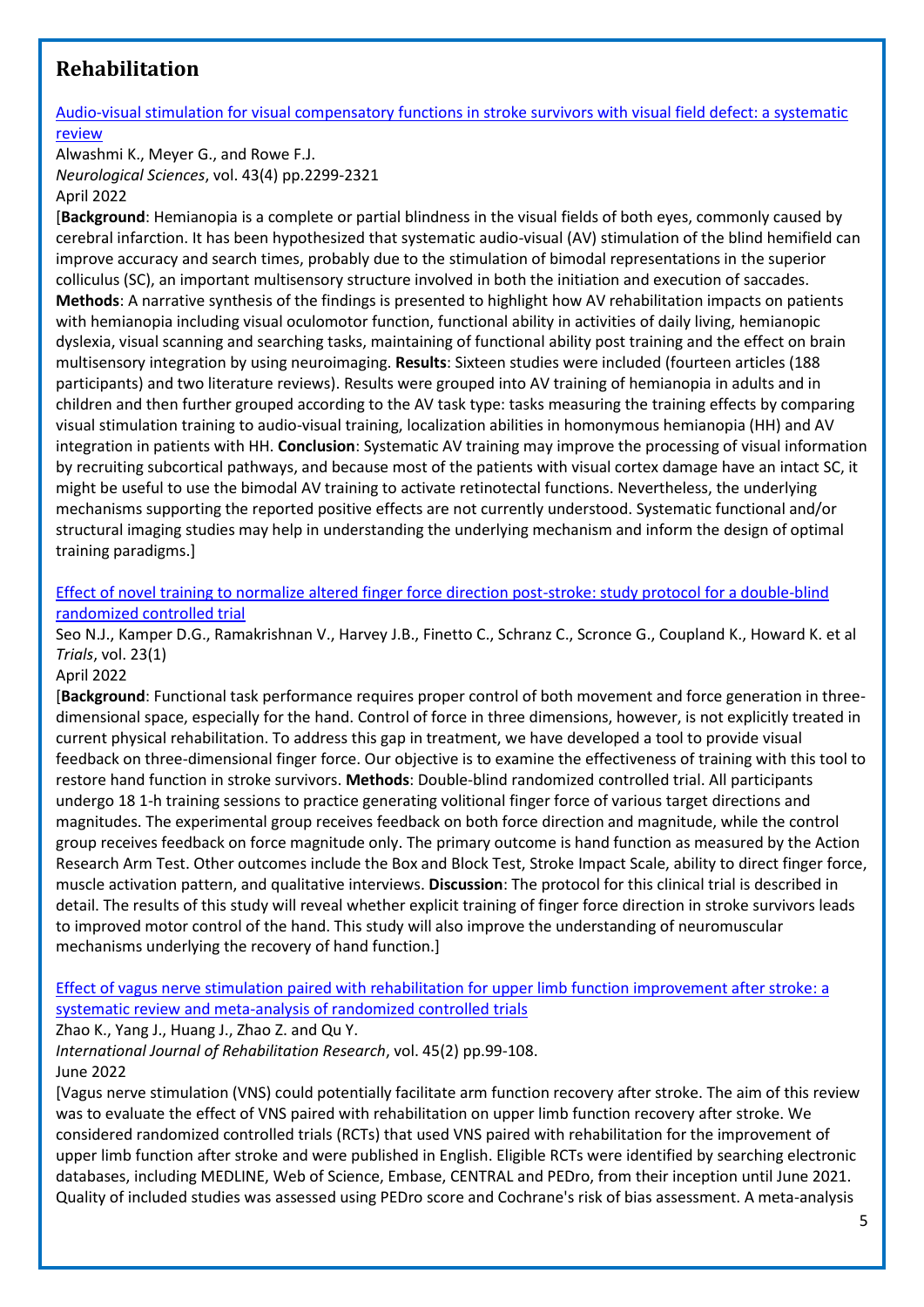was performed on the collected data. Five studies with a total of 178 participants met the inclusion criteria. Overall, the present meta-analysis revealed a significant effect of VNS on Fugl–Meyer Assessment for Upper Extremity (FMA-UE, MD = 3.59; 95% CI, 2.55–4.63; P < 0.01) when compared with the control group. However, no significant difference was observed in adverse events associated with device implantation between the invasive VNS and control groups (RR = 1.10; 95% CI, 0.92–1.32; P = 0.29). No adverse events associated with device use were reported in invasive VNS, and one was reported in transcutaneous VNS. This study revealed that VNS paired with rehabilitation can facilitate the recovery of upper limb function in patients with stroke on the basis of FMA-UE scores, but the long-term effects remain to be demonstrated.]

[Effectiveness and Success Factors of Bilateral Arm Training After Stroke: A Systematic Review and Meta-Analysis.](https://www.frontiersin.org/articles/10.3389/fnagi.2022.875794/full)

Chen S., Qiu Y., Bassile C.C., Lee A., Chen R. and Xu D.

*Frontiers in Aging Neuroscience*

#### April 2022

[Bilateral arm training (BAT) presents as a promising approach in upper extremity (UE) rehabilitation after a stroke as it may facilitate neuroplasticity. However, the effectiveness of BAT is inconclusive, and no systematic reviews and meta-analyses have investigated the impact of different factors on the outcomes of BAT. This systematic review and meta-analysis aimed to (1) compare the effects of bilateral arm training (BAT) with unilateral arm training (UAT) and conventional therapy (CT) on the upper limb (UL) motor impairments and functional performance post-stroke, and (2) investigate the different contributing factors that may influence the success of BAT. A comprehensive literature search was performed in five databases. Randomized control trials (RCTs) that met inclusion criteria were selected and assessed for methodological qualities. Data relating to outcome measures, characteristics of participants (stroke chronicity and severity), and features of intervention (type of BAT and dose) were extracted for meta-analysis. With 25 RCTs meeting the inclusion criteria, BAT demonstrated significantly greater improvements in motor impairments as measured by Fugl-Meyer Assessment of Upper Extremity (FMA-UE) than CT (MD = 3.94, p = < 0.001), but not in functional performance as measured by the pooled outcomes of Action Research Arm Test (ARAT), Box and Block Test (BBT), and the time component of Motor Function Test (WMFT-time) (SMD = 0.28, p = 0.313). The superior motor impairment effects of BAT were associated with recruiting mildly impaired individuals in the chronic phase of stroke (MD = 6.71, p < 0.001), and applying a higher dose of intervention (MD = 6.52, p < 0.001). Subgroup analysis showed that bilateral functional task training (BFTT) improves both motor impairments (MD = 7.84, p < 0.001) and functional performance (SMD = 1.02, p = 0.049). No significant differences were detected between BAT and UAT for motor impairment (MD = −0.90, p = 0.681) or functional performance (SMD = −0.09, p = 0.457). Thus, our metaanalysis indicates that BAT may be more beneficial than CT in addressing post-stroke UL motor impairment, particularly in the chronic phase with mild UL paresis. The success of BAT may be dose-dependent, and higher doses of intervention may be required. BFTT appears to be a valuable form of BAT that could be integrated into stroke rehabilitation programs. BAT and UAT are generally equivalent in improving UL motor impairments and functional performance.]

## <span id="page-5-0"></span>**Stroke Recurrence**

[mHealth impact on secondary stroke prevention: a scoping review of randomized controlled trials among stroke](https://libkey.io/libraries/2554/10.21037/mhealth-21-27)  [survivors between 2010-2020.](https://libkey.io/libraries/2554/10.21037/mhealth-21-27)

Adcock A.K., Haggerty T., Crawford A., and Espinosa C. *MHealth*, vol. 8

#### April 2022

[**Background**: A fundamental gap between clinical prevention and self-management awareness heightens the risk for stroke recurrence in approximately one-fourth of the highest risk stroke survivors annually. Secondary stroke prevention has the potential to be promoted by mobile health (mHealth) applications for effective real-world adoption of vascular risk factor mitigation. This scoping review aims to evaluate the impact of mHealth interventions and their effectiveness to reduce recurrent stroke rates among stroke survivors in randomized controlled trials (RCTs). **Methods**: Scoping review in Ovid Medline, Cochrane Library, CINAHL, and Scopus for RCT literature employing mHealth among stroke populations published in English from 2010 to November 19, 2020. Small or pilot studies that included randomized design were included. **Results**: A total of 352 abstracts met inclusion criteria; 31 full-text articles were assessed and 18 unique RCTs involving 1,453 patients ultimately fulfilled criteria. Twelve of 18 met the pre-defined primary outcome measure, including 2 studies evaluating feasibility. Eight of 18 only addressed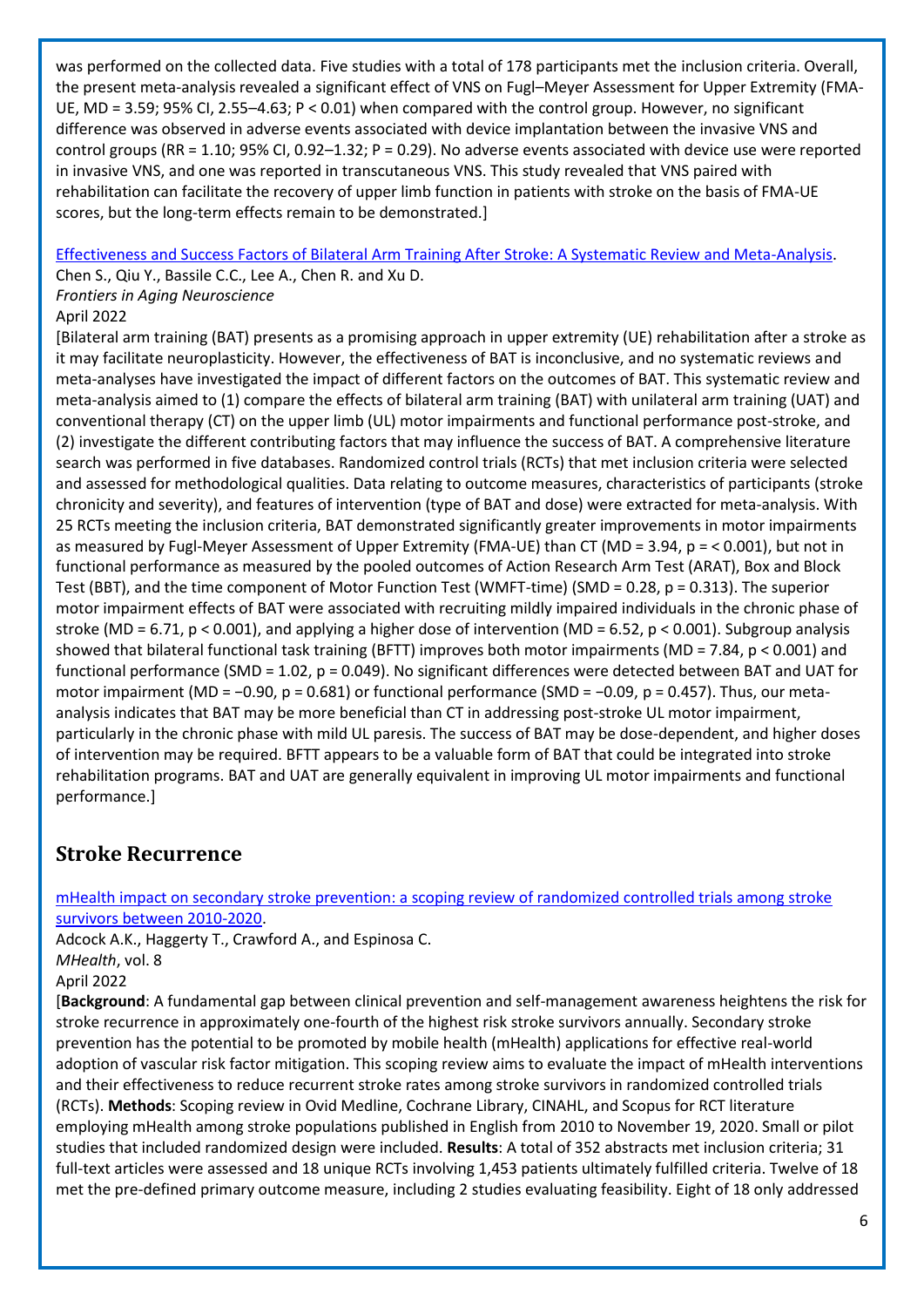recovery from index stroke deficits. Most outcomes focused on self-reported functional status, mood, quality of life or compliance with intervention; primary outcome was an objective metric in 4/18 (blood pressure readings, step number, obstructive sleep apnea support compliance). Intervention duration 2-12 months, with a median 9 weeks. **Conclusions**: No high-quality evidence supporting mHealth applications to reduce recurrent stroke was found in this scoping review. Overall, most studies were relatively small, heterogenous, and employed subjective primary outcome measures. mHealth's potential as an effective tool for stroke stakeholders to reduce recurrent stroke rates has not been sufficiently demonstrated in this review. Future randomized studies are needed that explicitly evaluate stroke recurrence rate.]

#### [Predictors of very early stroke recurrence in the POINT trial population](https://libkey.io/libraries/2554/10.1186/s12883-022-02703-4)

Bourand N. and Brorson J.R. *BMC Neurology*, vol. 22(1) May 2022

[**Background**: Recent trials of acute secondary prevention in patients with minor ischemic stroke or transient ischemic attack (TIA) have demonstrated high rates of early recurrence within days of the initial event. Identifying clinical features associated with early recurrence may guide focused management. **Methods**: Using logistic regression applied to the data of the Platelet Oriented Inhibition in New TIA and Minor Ischemic Stroke (POINT) trial, we evaluated what baseline clinical factors predict outcome events occurring within 7 days of randomization. **Results**: In the POINT trial, 181 subjects (3.7%) had early recurrence, defined as primary outcome events within 7 days of trial entry, whereas only 100 outcome events occurred over the remainder of the 90 day trial. Protective effects of dual antiplatelet therapy with clopidogrel plus aspirin were seen only as a reduction in these early recurrences, without any impact on later events. In univariate analysis, systolic blood pressure, diastolic blood pressure, serum glucose, initial carotid imaging results, study cohort (minor stroke or TIA), and treatment assignment were significantly associated with early recurrence. Multivariate logistic regression analysis identified a number of factors with significant independent associations with early recurrence, including carotid stenosis or occlusion (Odds Ratio [OR] 2.77; 95% confidence interval [CI] 1.78-4.31), cohort (minor stroke versus TIA) (OR 1.86; 95% CI 1.33-2.58), race (OR 1.57; 95% CI 1.10-2.25), baseline statin use (OR 0.68; 95% CI 0.49-0.95), systolic blood pressure (OR 1.10; 95% CI 1.03-1.18), serum glucose (OR 1.03; 95% CI 1.01-1.05), and age (OR 1.02; 95% CI 1.00- 1.03). Receiver Operator Characteristic (ROC) analysis showed a 70% accuracy of the resulting logistic model in predicting early recurrence. **Conclusions**: Early recurrence is high, and is concentrated in the first 7 days, in patients with minor stroke or TIA. A number of baseline clinical factors, including carotid disease, presentation with minor stroke rather than TIA, race, absence of statin usage, systolic blood pressure, and serum glucose, are independently associated with early event recurrence in the POINT trial population.]

#### [Risk Factors of Recurrent Stroke in Young and Middle-Aged Stroke Patients after](https://libkey.io/libraries/2554/10.1155/2022/5728991) Interventional Therapy

Dai X., Wang F., Lv H., and Cheng X.

#### *Computational and Mathematical Methods in Medicine* April 2022

[**Objective**: To explore the risk factors of recurrent stroke in young and middle-aged stroke patients after interventional therapy. **Methods**: Retrospective analysis was conducted on the data of 300 young and middle-aged stroke patients treated in our hospital (February 2015-February 2017). All patients received interventional therapy. They were followed up continuously after the interventional therapy, with recurrent stroke as the only endpoint event, and those who did not have the endpoint events were followed up for 5 years. Then, the patients were divided into the occurrence group and the nonoccurrence group according to whether there was a stroke. The social demographic data and clinical examination data of all patients were collected to analyze the differences between the groups. Logistic regression analysis was performed on the factors with statistically significant differences to verify the factors affecting recurrent stroke in young and middle-aged stroke patients after interventional therapy. **Results**: Among the 300 patients, 69 (23.0%) had recurrent stroke and 231 (77.0%) had no recurrent stroke. The occurrence group ( n = 69) had 12 cases (17.4%) of massive cerebral infarction, 18 cases (26.1%) of cerebral watershed infarction, 5 cases (7.2%) of multiple cerebral infarction, 25 cases (36.2%) of lacunar infarction, and 9 cases (13.0%) of TIA. Notable differences were observed in age, drinking history, marital status, body weight, diastolic pressure, systolic pressure, fasting blood glucose, glycosylated hemoglobin, cholesterol, and fibrinogen between the occurrence group and the nonoccurrence group ( P < 0.05). The binary logistic regression analysis showed that age, drinking history, diastolic pressure, fasting blood glucose, glycosylated hemoglobin, cholesterol, and fibrinogen were the influencing factors of recurrent stroke in young and middle-aged stroke patients after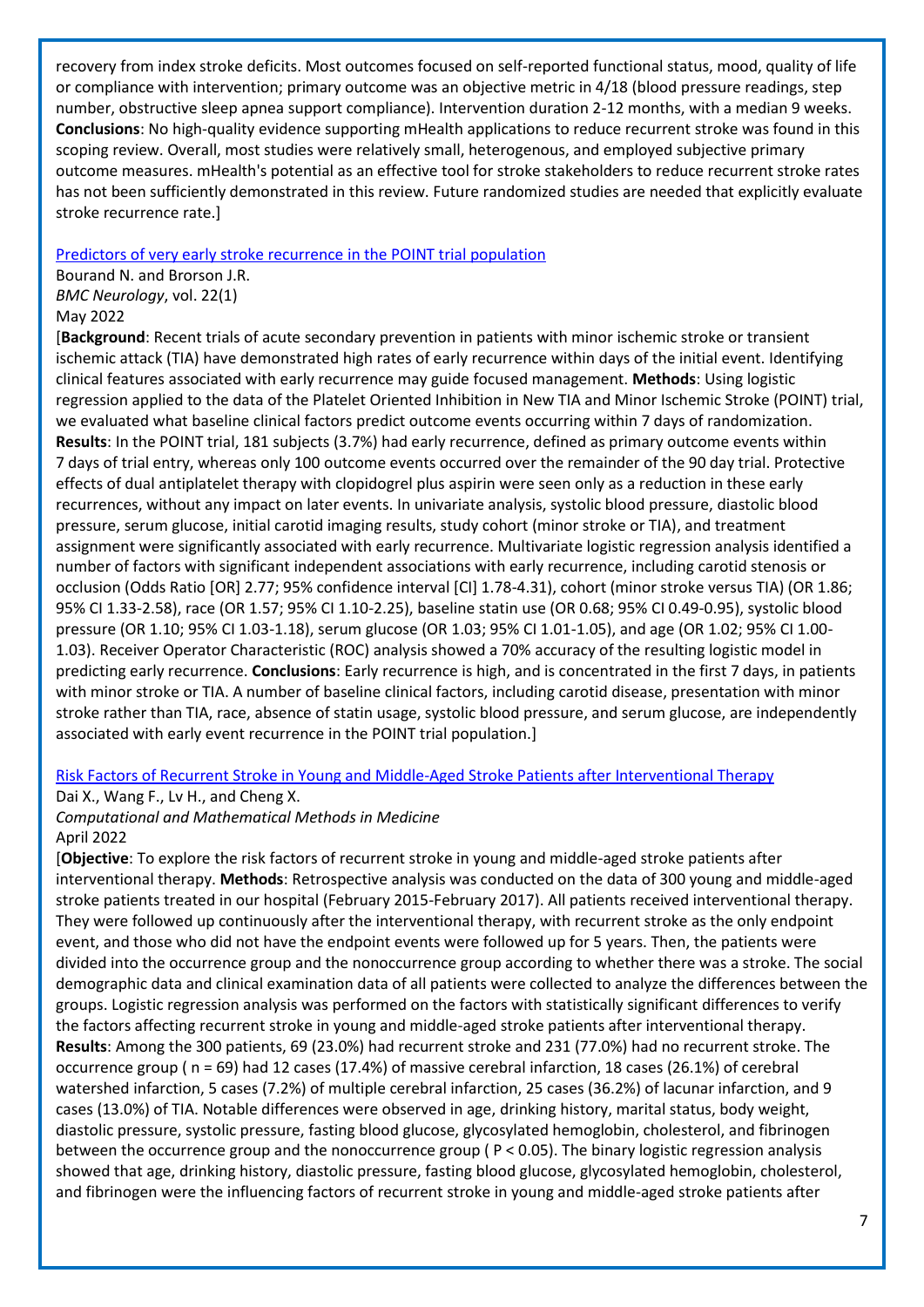interventional therapy. **Conclusion**: Blood glucose, blood lipid, blood pressure, age, and living habits have an impact on recurrent stroke in young and middle-aged patients after interventional therapy. Therefore, while strictly controlling blood glucose, blood lipid, and blood pressure, patients should improve their living habits and enhance the awareness of prevention after interventional therapy.]

## <span id="page-7-0"></span>**Stroke Risk**

[Does Dexmedetomidine Reduce the Risk of Atrial Fibrillation and Stroke After Adult Cardiac Surgery? A Systematic](https://libkey.io/libraries/2554/10.5152/AnatolJCardiol.2022.1346)  [Review and Meta-analysis of Randomized Controlled Trials](https://libkey.io/libraries/2554/10.5152/AnatolJCardiol.2022.1346)

Jing C., Lin L., Zhou T. Li Y.L., Fu L., and Gao M.Q. *Anatolian Journal of Cardiology*, vol. 26(5), pp. 354-365 May 2022

[**Background:** Postoperative atrial fibrillation is a common consequence of cardiac surgery with increased stroke complications and mortality. Although dexmedetomidine is thought to prevent postoperative atrial fibrillation and stroke because of its sympatholytic and anti-inflammatory properties, data from different studies show the effect of dexmedetomidine on postoperative atrial fibrillation and stroke uncertain in adult patients with cardiac surgery. **Methods**: A database including EMBASE, PubMed, and Cochrane CENTRAL was searched for randomized controlled trials comparing dexmedetomidine with placebo or other anesthetic drugs in adult cardiac surgery. The primary outcome was the incidence of postoperative atrial fibrillation. The secondary outcomes were the incidence of postoperative stroke, mechanical ventilation duration, intensive care unit length of stay, hospital length of stay, and mortality. **Results**: Eighteen trials with a total of 2933 patients were enrolled in the meta-analyses. Compared with controls, dexmedetomidine significantly reduced the incidence of post-operative atrial fibrillation [odds ratio, 0.82; 95% CI, 0.69-0.98; P = .03]. There was no significant difference between groups in stroke (odds ratio, 1.36; 95% CI, 0.59-3.16; P = .47), mechanical ventilation duration [weighted mean difference, -0.17; 95% CI, -0.35 to 0.14;P=.39], intensive care unit length of stay (weighted mean difference, -0.03; 95% CI,-0.93 to 0.87; P = .95), hospital length of stay (weighted mean difference, -0.04; 95% CI,-0.40 to 0.32; P = .83) and mortality (odds ratio, 0.72; 95% CI, 0.32- 1.60; P = .42). **Conclusion**: Perioperative dexmedetomidine reduced the incidence of postoperative atrial fibrillation in adult patients undergoing cardiac surgery. But there was no significant difference in the incidence of stroke, mechanical ventilation duration, intensive care unit length of stay, hospital length of stay, and mortality.]

#### [Pregnancy and stroke risk in women](https://www.sciencedirect.com/science/article/pii/S0969996122001279?via%3Dihub)

Katsafanas C. and Bushnell C. *Neurobiology of Disease*, vol. 169 July 2022

[Stroke associated with pregnancy and post-partum occurs in about 30 per 100,000 deliveries, and includes subtypes of ischemic and hemorrhagic stroke as well as cerebral venous sinus thrombosis (CVST). There are a wide variety of underlying causes and risk factors, some that are common to both pregnant and non-pregnant women, and others that are unique to pregnancy. Although some of the strokes that occur may be a direct result of the pregnancy itself, such as hypertensive disorders of pregnancy, others could be anticipated or prevented by understanding the risk factors. These may include the presence of pre-pregnancy clotting disorders, aneurysms or arteriovenous malformations, hypertension, diabetes, or advanced maternal age. Treatment of stroke during pregnancy is based on the current recommendations for non-pregnant stroke patients, assuming the benefit of these treatments is likely higher than the risks. These decisions must be made with the appropriate specialists in stroke and endovascular treatment, as well as high-risk obstetrician/gynecologists, and most importantly, patient and family preferences.]

[Role of diet in stroke incidence: an umbrella review of meta-analyses of prospective observational studies](https://libkey.io/libraries/2554/10.1186/s12916-022-02381-6) Guo N., Zhu Y., Tian D., Zhao Y., Zhang C., Mu C., Han C., Zhu R. and Liu X. *BMC Medicine*, vol. 20 (1) May 2022

[**Background**: Stroke is one of the major challenges for the global healthcare system, which makes it necessary to explore the relationship between various modifiable factors and stroke risk. Recently, numerous meta-analyses of prospective observational studies have reported that dietary factors played a key role in the occurrence of stroke. However, the conclusions of previous studies have remained controversial and unclear. Accordingly, we conducted an umbrella review synthesizing and recalculating available evidence to assess the certainty of the associations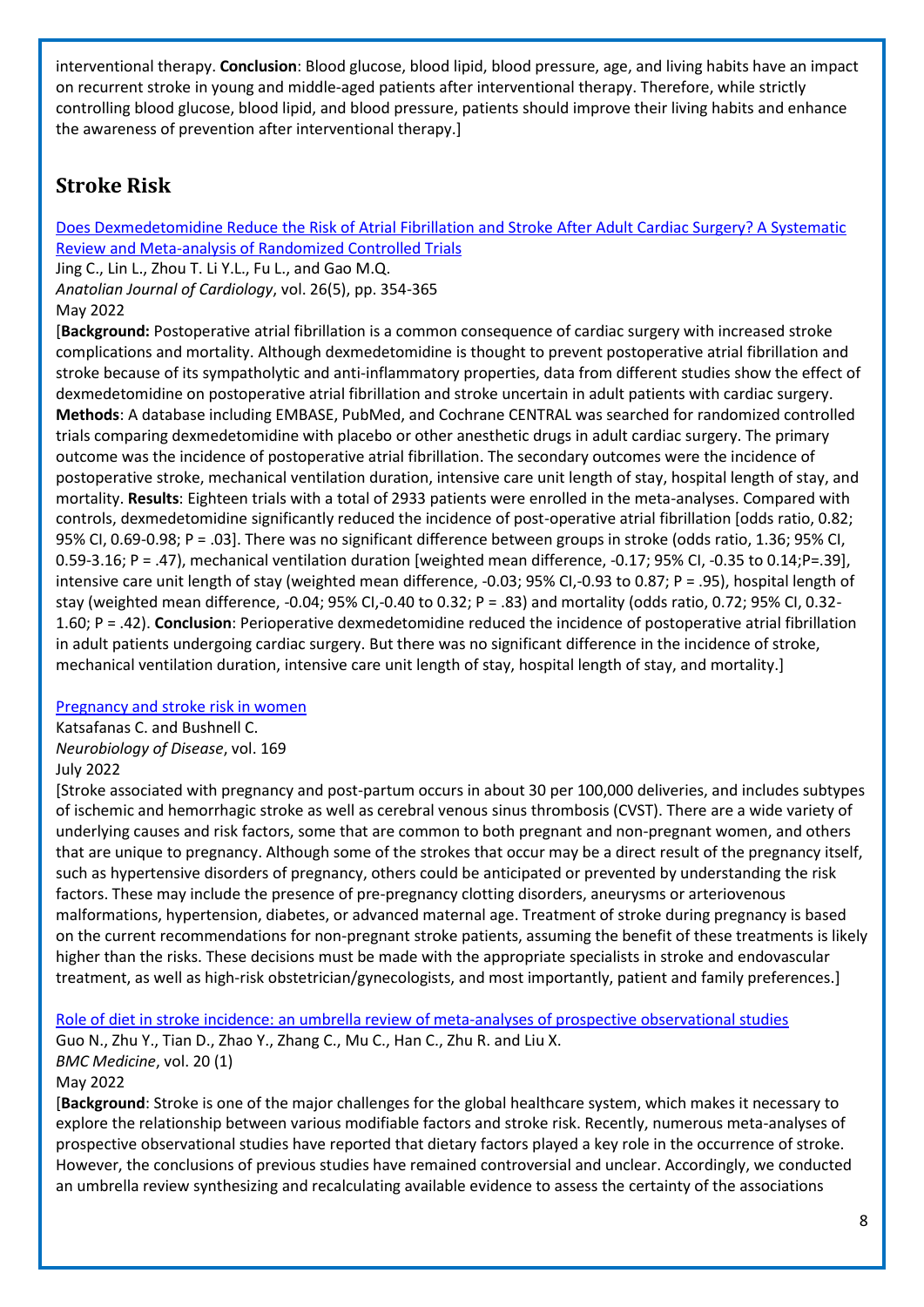between dietary factors and stroke. **Methods**: Relevant meta-analyses examining the associations between dietary factors and stroke were searched in PubMed and Embase databases up to September 1, 2021. For each eligible meta-analysis, two independent reviewers appraised the methodologic quality using the AMSTAR 2 criteria and estimated the summary effect size, 95% confidence intervals, 95% prediction intervals, heterogeneity between studies, and small-study effects. Moreover, we further assessed the associations between dietary factors and ischemic stroke as well as hemorrhagic stroke. Lastly, a set of pre-specified criteria was applied to qualitatively evaluate the epidemiological credibility of each dietary factor. **Results**: Overall, our umbrella review included 122 qualified meta-analyses for qualitative synthesis, involving 71 dietary factors related to food groups, foods, macronutrients, and micronutrients. Using the AMSTAR 2 criteria, 5 studies were assessed as high quality, 4 studies as moderate quality, and 113 studies as low or critically low quality. We identified 34 dietary factors associated with stroke occurrence, 25 dietary factors related to ischemic stroke, and 11 factors related to hemorrhagic stroke. Among them, high/moderate certainty epidemiological evidence demonstrated an inverse association between intake of fruits (RR: 0.90) and vegetables (RR: 0.92) and stroke incidence, but a detrimental association between red meat (RR: 1.12), especially processed red meat consumption (RR:1.17), and stroke incidence. Besides, the evidence of high/moderate certainty suggested that the intake of processed meat, fruits, coffee, tea, magnesium, and dietary fiber was associated with ischemic stroke risk, while consumption of tea, fruits, and vegetables was relevant to hemorrhagic stroke susceptibility. **Conclusions**: Our study has reported that several dietary factors have a significant impact on stroke risk and offered a new insight into the relationship between dietary modification and stroke occurrence. Our results may provide an effective strategy for stroke prevention.]

#### [Trends in the Incidence and Risk Factors of Pregnancy-Associated Stroke](https://libkey.io/libraries/2554/10.3389/fneur.2022.833215)

Ijäs P.

*Frontiers in Neurology*, vol. 13 April 2022

[Pregnancy is a female-specific risk factor for stroke. Although pregnancy-associated stroke (PAS) is a rare event, PAS leads to considerable maternal mortality and morbidity. It is estimated that 7.7-15% of all maternal deaths worldwide are caused by stroke and 30-50% of surviving women are left with persistent neurological deficits. During last decade, several studies have reported an increasing incidence of PAS. The objective of this review is to summarize studies on time trends of PAS in relation to trends in the prevalence of stroke risk factors in pregnant women. Seven retrospective national healthcare register-based cohort studies from the US, Canada, UK, Sweden, and Finland were identified. Five studies from the US, Canada, and Finland reported an increasing trend of PAS. Potential biases include more sensitive diagnostics and improved stroke awareness among pregnant women and professionals toward the end of the study period. However, the concurrent increase in the prevalence of several stroke risk factors among pregnant women, particularly advanced age, hypertensive disorders of pregnancy, diabetes, and obesity, indicate that the findings are likely robust and should be considered seriously. To reduce stroke in pregnancy, increased awareness among all medical specialties and pregnant women on the importance of risk-factor management during pregnancy and stroke symptoms is necessary. Important preventive measures include counseling for smoking cessation and substance abuse, treatment of hypertensive disorders of pregnancy, use of aspirin in women at high risk for developing preeclampsia, and antithrombotic medication and pregnancy surveillance for women with high-risk conditions. Epidemiological data from countries with a high risk-factor burden are largely missing. National and international registries and prospective studies are needed to increase knowledge on the mechanisms, risk factors, management, and future implications for the health of women who experience this rare but devastating complication of pregnancy.]

## <span id="page-8-0"></span>**Thrombectomy / Endovascular Treatment**

[Effect of supraglottic airway devices versus endotracheal intubation general anesthesia on outcomes in patients](https://journals.lww.com/md-journal/Fulltext/2022/05060/Effect_of_supraglottic_airway_devices_versus.3.aspx)  [undergoing mechanical thrombectomy: A prospective randomized clinical trial.](https://journals.lww.com/md-journal/Fulltext/2022/05060/Effect_of_supraglottic_airway_devices_versus.3.aspx) Zhao J., Zhu W., Qi Y., Xu G., Liu L. and Liu J. *Medicine*, vol. 101 May 2022 [**Background**: There are still controversies about the optimal anesthesia protocol for patients with acute ischemic stroke (AIS) undergoing mechanical thrombectomy (MT). The aim of this study was to explore the effect of supraglottic airway device (SAD) versus endotracheal intubation (EI) general anesthesia on clinical and angiographic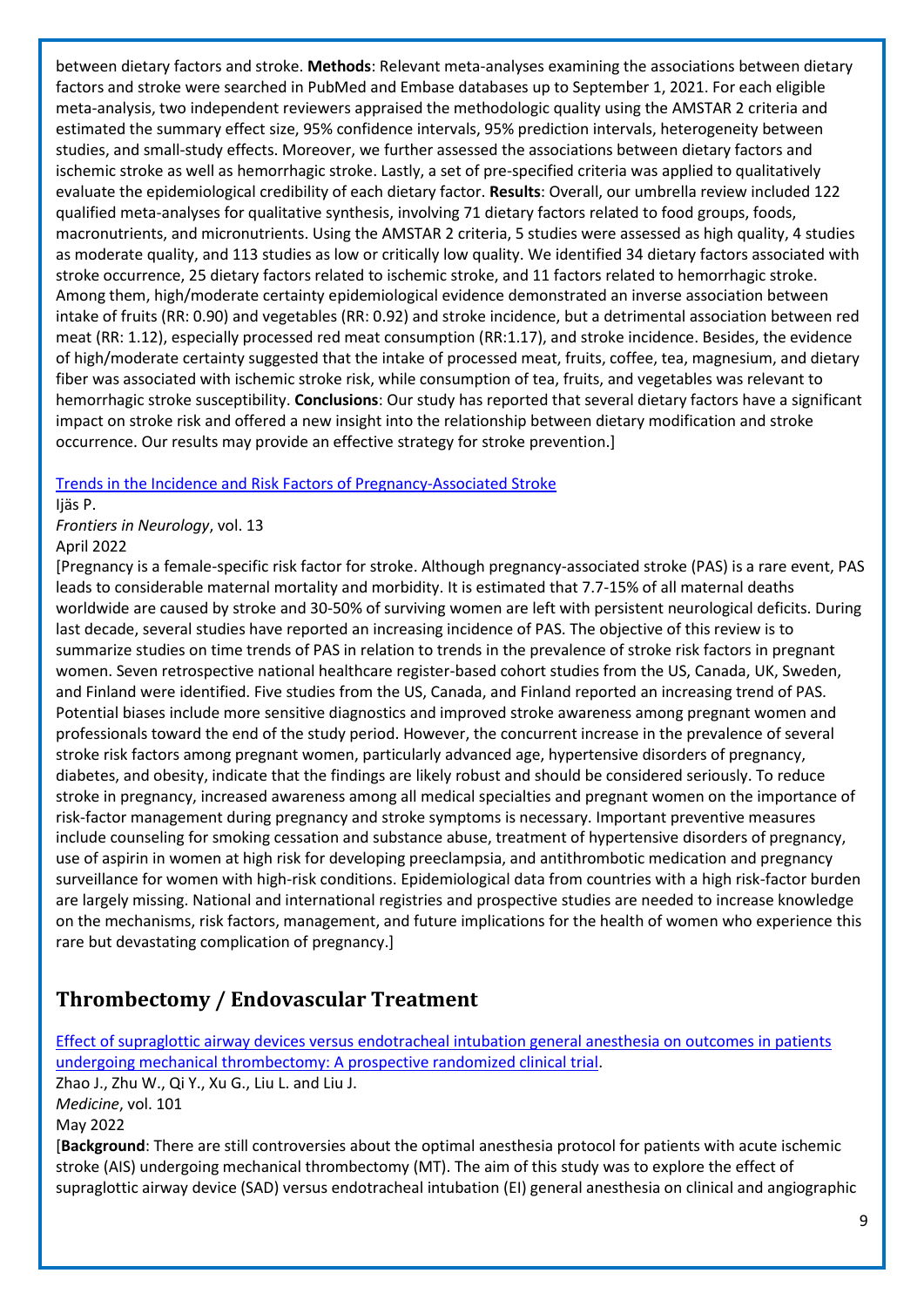outcomes in patients with AIS undergoing MT. **Methods**: One hundred sixteen patients with large-vessel occlusion stroke were randomized to receive either SAD or EI general anesthesia. The primary outcome was the rate of occurrence of >20% fall in mean arterial pressure (MAP). Secondary outcomes included hemodynamics, successful recanalization, time metrics, satisfaction score of neurointerventionalist, number of passes performed, the conversion rate from SAD to EI, the National Institutes of Health Stroke Scale score, and Alberta Stroke Program Early CT Score before and 24 hours after surgery, length of stay in the stroke unit and hospital, complications and functional independence at discharge, and 90 days after stroke. **Results**: Both the lowest systolic blood pressure and lowest diastolic blood pressure were significantly lower in the EI group (P = .001). The consumption of vasoactive agents, the occurrence of >20% reduction in MAP and time spent with >20% fall in MAP were significantly higher in the EI group (P < .05). Compared with the EI group, the time for door-to-puncture was significantly shorter in the SAD group (P = .015). There were no significant differences with respect to puncture-to-reperfusion time, number of passes performed, rates of successful recanalization, National Institutes of Health Stroke Scale score, and Alberta Stroke Program Early CT Score 24 hours after surgery. The satisfaction score of neurointerventionalist was significantly lower in the EI group (P = .043). Conversion rate from SAD to EI was 7.41%. There were no significant differences with respect to complications, mortality, and mean Modified Rankin Scale scores both at discharge and 90-day after stroke. However, length of stroke unit and hospital stays were significantly shorter in the SAD group (P < .05). **Conclusion**: AIS patients undergoing MT with SAD general anesthesia led to more stable hemodynamics, higher satisfaction score of neurointerventionalist, shorter door-to-puncture time, length of stroke unit, and hospital stay. However, there were no significant differences between the 2 groups on the angiographic and functional outcomes both at discharge and 90 days after stroke.]

#### [First-line contact aspiration versus first-line stent retriever for acute posterior circulation strokes: an updated meta](https://libkey.io/libraries/2554/10.1136/neurintsurg-2021-017497)[analysis.](https://libkey.io/libraries/2554/10.1136/neurintsurg-2021-017497)

Ye G., Wen X., Wang H., Sun C., Pan Z., Chen M., Wang B. and Li Z.

*Journal of Neurointerventional Surgery*, vol. 14(5).

May 2022

[**Background**: Both stent retriever (SR) and contact aspiration (CA) are widely used as first-line strategies for acute posterior circulation strokes (PCS). However, it is still unclear how CA and SR compare as the first-line treatment of acute PCS. Several new studies have been published recently, so we aimed to perform an updated meta-analysis. **Methods**: The meta-analysis was conducted according to the PRISMA (Preferred Reporting Items for Systematic Reviews and Meta-Analysis) statement. Random-effects models were performed to pool the outcomes and the value of I <sup>2</sup> was calculated to assess the heterogeneity. **Results**: Ten observational studies with 1189 patients were included, among whom 492 received first-line CA and 697 received first-line SR. The pooled results revealed that first-line CA could achieve a significantly higher proportion of modified Thrombolysis In Cerebral Infarction (mTICI) 2b/3 (OR 1.90, 95% CI 1.33 to 2.71, I 2 =0%), mTICI 3 (OR 1.95, 95% CI 1.15 to 3.31, I 2 =59.6%), first-pass effect (OR 2.91, 95% CI 1.51 to 5.58, I 2 =0%), lower incidence of new-territory embolic events (OR 0.20, 95% CI 0.05 to 0.83, I 2 =0%), and shorter procedure time (mean difference -29.4 min, 95% CI -46.8 to -12.0 min, I 2 =62.8%) compared with first-line SR. At 90-day follow-up, patients subjected to first-line CA showed a higher functional independence (modified Rankin Scale score 0-2; OR 1.38, 95% CI 1.01 to 1.87, I 2 =23.5%) and a lower mortality (OR 0.71, 95% CI 0.50 to 1.00, p=0.050, I 2 =0%) than those subjected to first-line SR. **Conclusions**: This meta-analysis suggests that the first-line CA strategy could achieve better recanalization and clinical outcomes for acute PCS than first-line SR. Limited by the quality of included studies, this conclusion should be drawn with caution.]

#### [Mechanical thrombectomy versus intravenous alteplase alone in acute isolated posterior cerebral artery occlusion: a](https://libkey.io/libraries/2554/10.1136/neurintsurg-2021-018017)  [systematic review](https://libkey.io/libraries/2554/10.1136/neurintsurg-2021-018017)

Monteiro A., Khan S., Waqas M., Dossani R.H., Ruggiero N., Siddiqi N.M., Baig A.A., Rai H.H., Cappuzzo J.M et al *Journal of Neurointerventional Surgery*, vol. 14(6), pp. 564-567. June 2022

[**Background**: Acute isolated posterior cerebral artery occlusions (aPCAOs) were excluded or under-represented in major randomized trials of mechanical thrombectomy (MT). The benefit of MT in comparison to intravenous tissue plasminogen activator (alteplase; IV-tPA) alone in these patients remains controversial and uncertain.

**Methods**: We performed a systematic search of PubMed, MEDLINE, and EMBASE databases for articles comparing MT with or without bridging IV-tPA and IV-tPA alone for aPCAO using keywords ('posterior cerebral artery', 'thrombolysis' and 'thrombectomy') with Boolean operators. Extracted data from patients reported in the studies